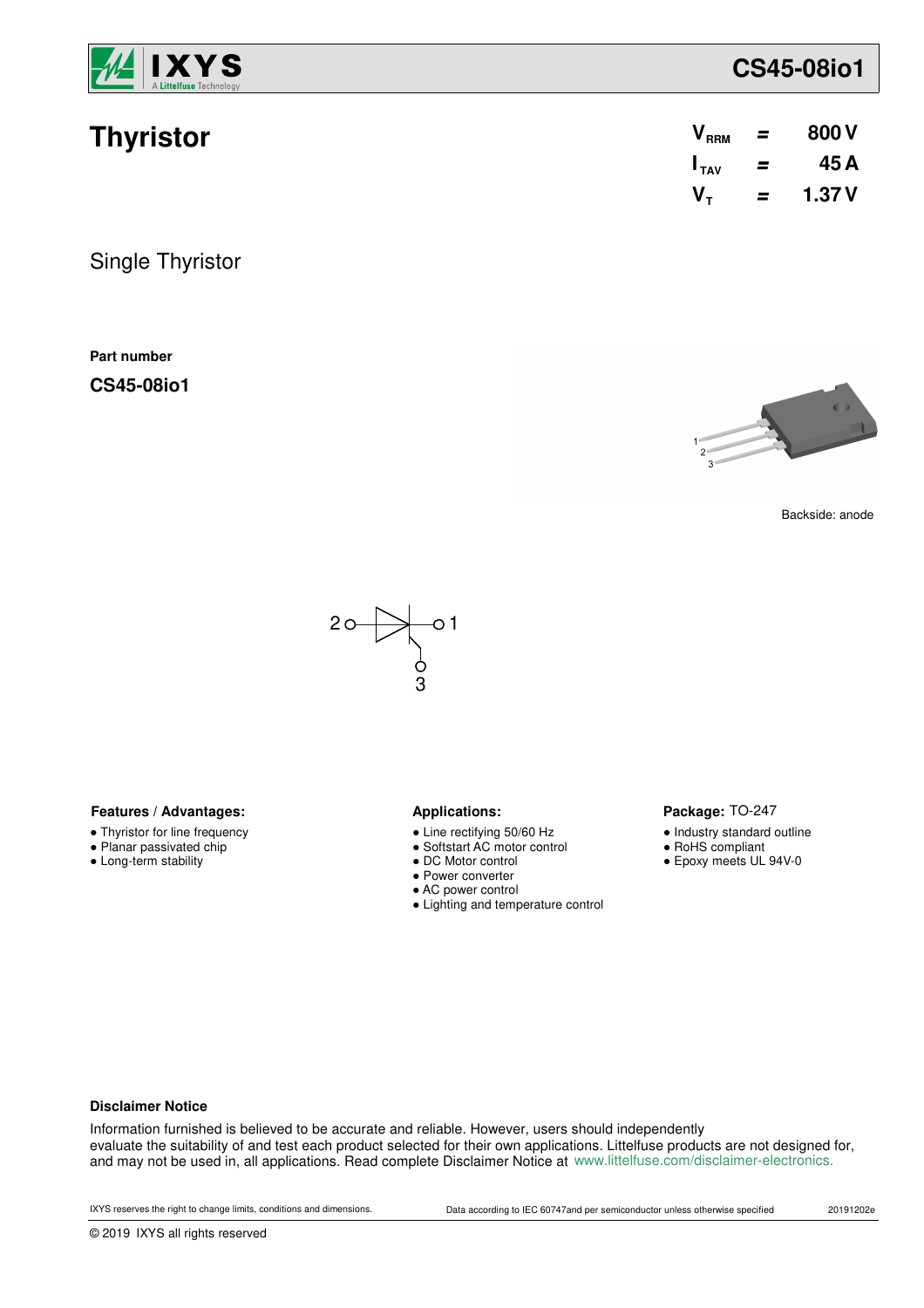

| <b>Thyristor</b>                           |                                                      |                                                                            |                             |      | Ratings |      |                         |
|--------------------------------------------|------------------------------------------------------|----------------------------------------------------------------------------|-----------------------------|------|---------|------|-------------------------|
| Symbol                                     | <b>Definition</b>                                    | <b>Conditions</b>                                                          |                             | min. | typ.    | max. | <b>Unit</b>             |
| $\bm{V}_{\text{RSM/DSM}}$                  | max. non-repetitive reverse/forward blocking voltage |                                                                            | $T_{V,I} = 25^{\circ}C$     |      |         | 900  | $\vee$                  |
| $V_{\scriptscriptstyle \sf{RRM}/\sf{DRM}}$ | max. repetitive reverse/forward blocking voltage     |                                                                            | $T_{VJ} = 25^{\circ}C$      |      |         | 800  | $\vee$                  |
| $I_{R/D}$                                  | reverse current, drain current                       | $V_{R/D} = 800 V$                                                          | $T_{VJ} = 25^{\circ}C$      |      |         | 50   | μA                      |
|                                            |                                                      | $V_{R/D} = 800 V$                                                          | $T_{\nu J} = 125$ °C        |      |         | 3    | mA                      |
| $V_T$                                      | forward voltage drop                                 | $I_T = 45 A$                                                               | $T_{V,1} = 25^{\circ}C$     |      |         | 1.36 | $\vee$                  |
|                                            |                                                      | $I_T = 90 A$                                                               |                             |      |         | 1.73 | V                       |
|                                            |                                                      | $I_T = 45 A$                                                               | $T_{VJ} = 125$ °C           |      |         | 1.37 | $\vee$                  |
|                                            |                                                      | $I_T = 90 A$                                                               |                             |      |         | 1.85 | $\sf V$                 |
| I <sub>TAV</sub>                           | average forward current                              | $T_c = 110^{\circ}$ C                                                      | $T_{VJ} = 150 °C$           |      |         | 45   | A                       |
| $I_{T(RMS)}$                               | RMS forward current                                  | 180° sine                                                                  |                             |      |         | 71   | A                       |
| $V_{\tau_0}$                               | threshold voltage                                    | for power loss calculation only                                            | $T_{VJ} = 150^{\circ}C$     |      |         | 0.88 | $\vee$                  |
| $r_{\tau}$                                 | slope resistance                                     |                                                                            |                             |      |         | 11   | mΩ                      |
| $R_{thJC}$                                 | thermal resistance junction to case                  |                                                                            |                             |      |         | 0.4  | K/W                     |
| $R_{thCH}$                                 | thermal resistance case to heatsink                  |                                                                            |                             |      | 0.3     |      | K/W                     |
| $P_{\text{tot}}$                           | total power dissipation                              |                                                                            | $T_c = 25^{\circ}C$         |      |         | 310  | W                       |
| $I_{\texttt{TSM}}$                         | max. forward surge current                           | $t = 10$ ms; (50 Hz), sine                                                 | $T_{VJ} = 45^{\circ}C$      |      |         | 520  | A                       |
|                                            |                                                      | $t = 8,3$ ms; (60 Hz), sine                                                | $V_{\rm R} = 0 V$           |      |         | 560  | A                       |
|                                            |                                                      | $t = 10$ ms; (50 Hz), sine                                                 | $T_{V,I} = 150^{\circ}C$    |      |         | 440  | $\overline{\mathsf{A}}$ |
|                                            |                                                      | $t = 8,3$ ms; (60 Hz), sine                                                | $V_{B} = 0 V$               |      |         | 475  | Α                       |
| 12t                                        | value for fusing                                     | $t = 10$ ms; (50 Hz), sine                                                 | $T_{VJ} = 45^{\circ}C$      |      |         | 1.35 | kA <sup>2</sup> S       |
|                                            |                                                      | $t = 8,3$ ms; (60 Hz), sine                                                | $V_R = 0 V$                 |      |         | 1.31 | kA <sup>2</sup> s       |
|                                            |                                                      | $t = 10$ ms; (50 Hz), sine                                                 | $T_{VJ} = 150^{\circ}C$     |      |         | 970  | $A^2S$                  |
|                                            |                                                      | $t = 8,3$ ms; (60 Hz), sine                                                | $V_{\rm R} = 0 V$           |      |         | 940  | $A^2S$                  |
| $C_{J}$                                    | junction capacitance                                 | $V_B = 230V$ f = 1 MHz                                                     | $T_{VJ} = 25^{\circ}C$      |      | 29      |      | pF                      |
| $P_{GM}$                                   | max. gate power dissipation                          | $t_P = 30 \mu s$                                                           | $T_c = 150^{\circ}$ C       |      |         | 10   | W                       |
|                                            |                                                      | $t_{\rm p} = 300 \,\mu s$                                                  |                             |      |         | 5    | W                       |
| $P_{\text{GAV}}$                           | average gate power dissipation                       |                                                                            |                             |      |         | 0.5  | W                       |
| $(di/dt)_{cr}$                             | critical rate of rise of current                     | $T_{V_1}$ = 125 °C; f = 50 Hz                                              | repetitive, $I_T = 135 A$   |      |         | 150  | $A/\mu s$               |
|                                            |                                                      | $t_P = 200 \,\mu s$ ; di <sub>G</sub> /dt = 0.3 A/ $\mu s$ ; -             |                             |      |         |      |                         |
|                                            |                                                      | $I_{G} = 0.3 A; V = \frac{2}{3} V_{DRM}$                                   | non-repet., $I_T = 45 A$    |      |         |      | 500 A/µs                |
| $(dv/dt)_{cr}$                             | critical rate of rise of voltage                     | $V = \frac{2}{3} V_{DBM}$                                                  | $T_{VJ} = 125^{\circ}C$     |      |         | 1000 | $V/\mu s$               |
|                                            |                                                      | $R_{gK} = \infty$ ; method 1 (linear voltage rise)                         |                             |      |         |      |                         |
| $\mathbf{V}_{\text{GT}}$                   | gate trigger voltage                                 | $V_p = 6 V$                                                                | $T_{VJ} = 25^{\circ}C$      |      |         | 1.5  | $\vee$                  |
|                                            |                                                      |                                                                            | $T_{VJ} = -40$ °C           |      |         | 1.6  | V                       |
| $I_{GT}$                                   | gate trigger current                                 | $V_{D} = 6 V$                                                              | $T_{VJ} = 25^{\circ}C$      |      |         | 80   | mA                      |
|                                            |                                                      |                                                                            | $T_{VJ} = -40^{\circ}C$     |      |         | 200  | mA                      |
| $\mathbf{V}_{\texttt{GD}}$                 | gate non-trigger voltage                             | $V_{D} = \frac{2}{3} V_{DBM}$                                              | $\overline{T_{vJ}}$ = 125°C |      |         | 0.2  | $\vee$                  |
| $I_{GD}$                                   | gate non-trigger current                             |                                                                            |                             |      |         | 10   | mA                      |
| $\mathbf{l}_\mathsf{L}$                    | latching current                                     | $t_{p} = 10 \mu s$                                                         | $T_{VJ} = 25^{\circ}C$      |      |         | 150  | mA                      |
|                                            |                                                      | $I_G$ = 0.3 A; di <sub>G</sub> /dt = 0.3 A/ $\mu$ s                        |                             |      |         |      |                         |
| Iн                                         | holding current                                      | $V_{D} = 6 V R_{GK} = \infty$                                              | $T_{VJ} = 25^{\circ}C$      |      |         | 100  | mA                      |
| $t_{gd}$                                   | gate controlled delay time                           | $V_{D} = \frac{1}{2} V_{DRM}$                                              | $T_{VJ} = 25 °C$            |      |         | 2    | $\mu s$                 |
|                                            |                                                      | $I_G = 0.3 A$ ; di <sub>G</sub> /dt = 0.3 A/µs                             |                             |      |         |      |                         |
| $t_q$                                      | turn-off time                                        | $V_R = 100 V; I_T = 45A; V = \frac{2}{3} V_{DRM}$ T <sub>VJ</sub> = 125 °C |                             |      | 150     |      | μs                      |
|                                            |                                                      | di/dt = 15 A/µs dv/dt = 20 V/µs $t_p = 200 \mu s$                          |                             |      |         |      |                         |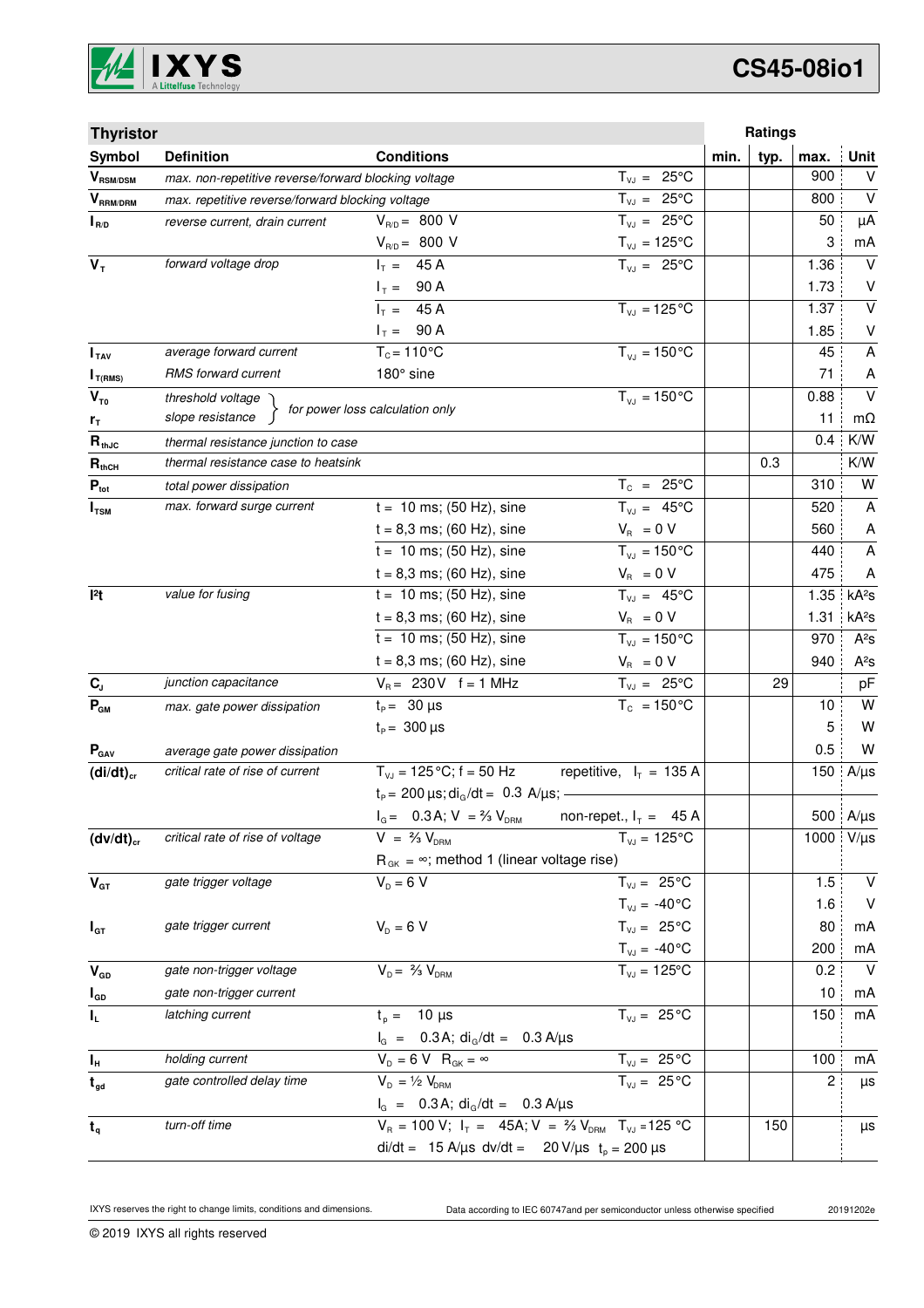

| <b>TO-247</b><br>Package  |                              |                   |      | Ratings |      |      |  |
|---------------------------|------------------------------|-------------------|------|---------|------|------|--|
| Symbol                    | <b>Definition</b>            | <b>Conditions</b> | min. | typ.    | max. | Unit |  |
| <b>I</b> <sub>RMS</sub>   | <b>RMS</b> current           | per terminal      |      |         | 70   | A    |  |
| $T_{\nu J}$               | virtual junction temperature |                   | -40  |         | 150  | °C   |  |
| $T_{op}$                  | operation temperature        |                   | -40  |         | 125  | °C   |  |
| $\mathsf{T}_{\text{stg}}$ | storage temperature          |                   | -40  |         | 150  | °C   |  |
| Weight                    |                              |                   |      | 6       |      | g    |  |
| $M_{\rm D}$               | mounting torque              |                   | 0.8  |         | 1.2  | Nm   |  |
| $F_c$                     | mounting force with clip     |                   | 20   |         | 120  | N    |  |

Product Marking



| Orderina | Jrderina<br>∣ Number        | Marking<br>⊧on Product  | Mode<br>Deliverv | Quantity | Code No. |
|----------|-----------------------------|-------------------------|------------------|----------|----------|
| Standard | 5-08io <sup>-</sup><br>CS45 | <sup>∩</sup> S45-08io ï | ube              | 30       | 467677   |

| <b>Similar Part</b> | Package        | Voltage class |
|---------------------|----------------|---------------|
| CS45-12io1          | TO-247AD (3)   | 1200          |
| CS45-16io1          | TO-247AD (3)   | 1600          |
| CS45-16io1R         | ISOPLUS247 (3) | 1600          |
| CLA50E1200HB        | TO-247AD (3)   | 1200          |

|                     | <b>Equivalent Circuits for Simulation</b> |                  | * on die level | $T_{V,1} = 150^{\circ}C$ |
|---------------------|-------------------------------------------|------------------|----------------|--------------------------|
|                     |                                           | <b>Thyristor</b> |                |                          |
| $V_{0 \text{ max}}$ | threshold voltage                         | 0.88             |                |                          |
| $R_{0 \text{ max}}$ | slope resistance *                        | 8.5              |                | mΩ                       |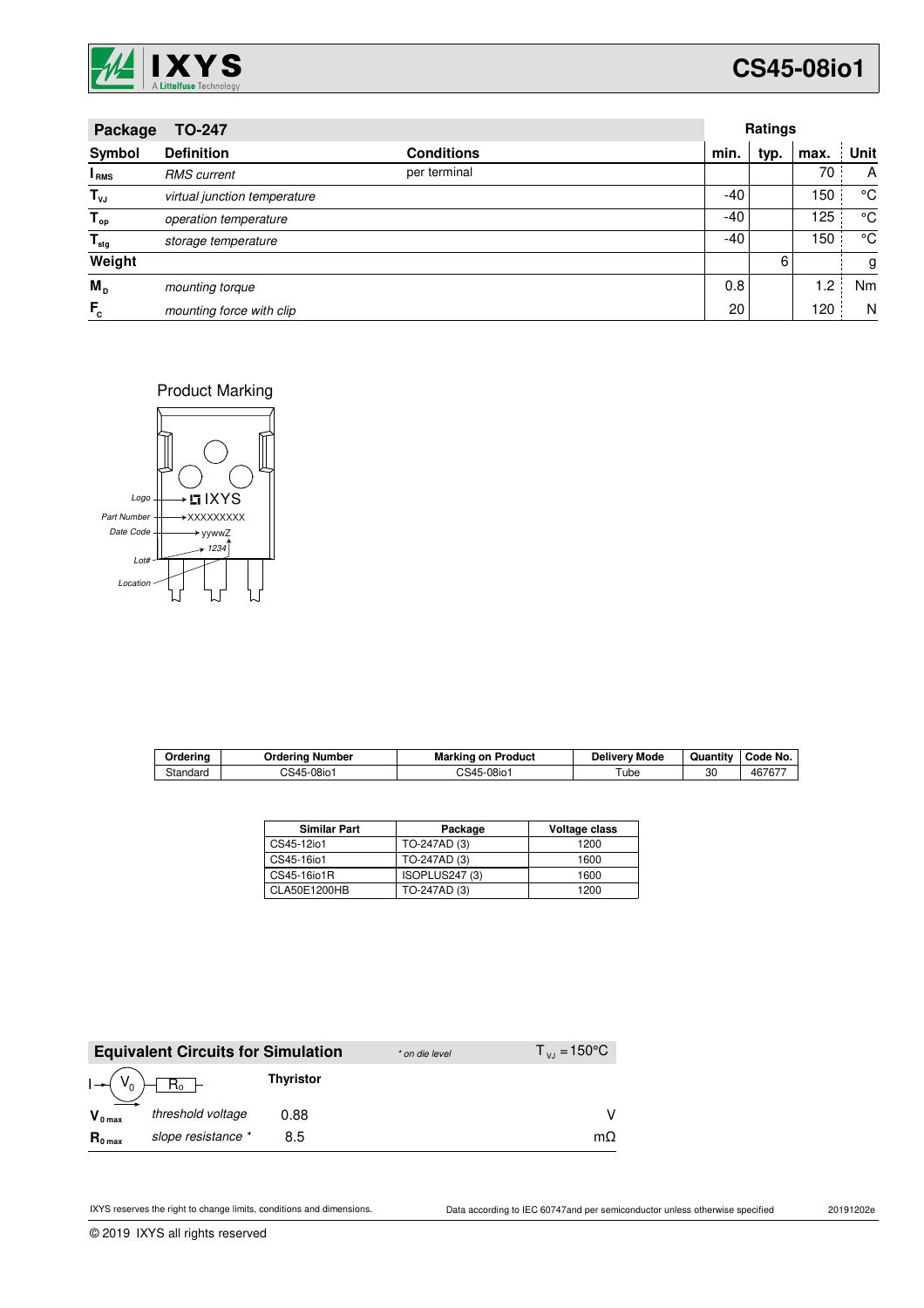

### **Outlines TO-247**



| Sym.           | <b>Inches</b> |       | <b>Millimeter</b> |             |
|----------------|---------------|-------|-------------------|-------------|
|                | min.          | max.  | min.              | max.        |
| A              | 0.185         | 0.209 | 4.70              | 5.30        |
| A1             | 0.087         | 0.102 | 2.21              | 2.59        |
| A2             | 0.059         | 0.098 |                   | 1.50 2.49   |
| D              | 0.819         | 0.845 |                   | 20.79 21.45 |
| E              | 0.610         | 0.640 | 15.48             | 16.24       |
| E <sub>2</sub> | 0.170         | 0.216 | 4.31              | 5.48        |
| e              | 0.215 BSC     |       | 5.46 BSC          |             |
| L              | 0.780         | 0.800 | 19.80             | 20.30       |
| L1             |               | 0.177 |                   | 4.49        |
| ØΡ             | 0.140         | 0.144 | 3.55              | 3.65        |
| Q              | 0.212         | 0.244 | 5.38              | 6.19        |
| S              | 0.242 BSC     |       | 6.14 BSC          |             |
| b              | 0.039         | 0.055 | 0.99              | 1.40        |
| h2             | 0.065         | 0.094 | 1.65              | 2.39        |
| b4             | 0.102         | 0.135 | 2.59              | 3.43        |
| C              | 0.015         | 0.035 | 0.38              | 0.89        |
| D1             | 0.515         |       | 13.07             |             |
| D <sub>2</sub> | 0.020         | 0.053 | 0.51              | 1.35        |
| F1             | 0.530         |       | 13.45             |             |
| ØP1            |               | 0.29  |                   | 7.39        |